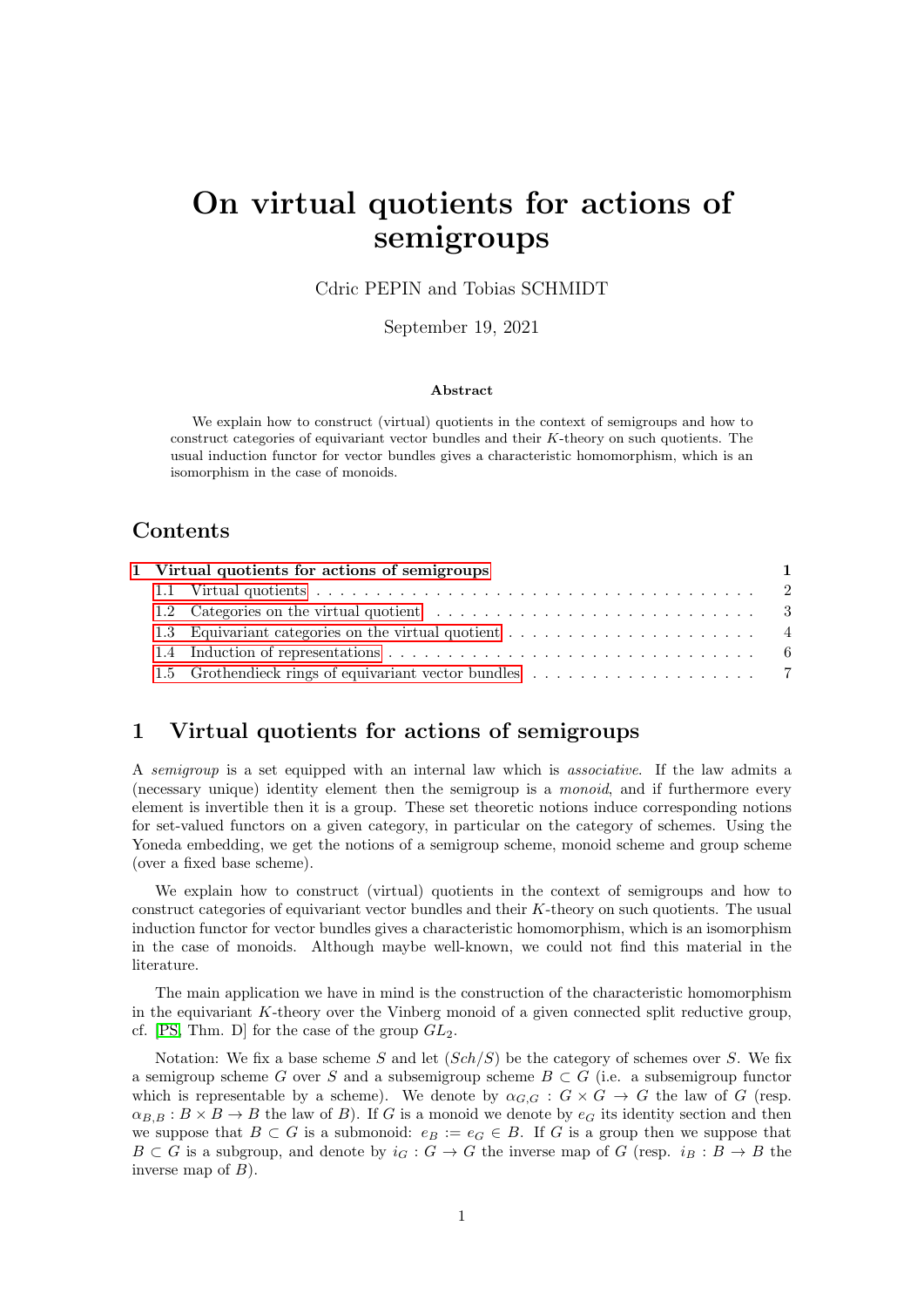## <span id="page-1-0"></span>1.1 Virtual quotients

Recall that an S-space in groupoids is a pair of sheaves of sets  $(R, U)$  on  $(Sch/S)$  with five morphisms  $s, t, e, c, i$  (source, target, identity, composition, inversion)

$$
R \xrightarrow[t]{s} U \xrightarrow{e} R \qquad R \times_{s,U,t} R \xrightarrow{c} R \qquad R \xrightarrow{i} R
$$

satifying certain natural compatibilities. Given a groupoid space, one defines the fibered groupoid over  $(Sch/S)$  to be the category  $[R, U]'$  over  $(Sch/S)$  whose objects resp. morphisms over a scheme T are the elements of the set  $U(T)$  resp.  $R(T)$ . Given a morphisms  $f: T' \to T$  in  $(Sch/S)$  one defines the pull-back functor  $f^*: [R, U]'(T) \to [R, U]'(T')$  using the maps  $U(T) \to U(T')$  and  $R(T) \to R(T')$ . An equivalent terminology for 'fibered groupoid over  $(Sch/S)'$  is 'prestack over S', and given a Grothendieck topology on  $(Sch/S)$ , one can associate a stack to a prestack; in the case of the prestack  $[R, U]'$ , the associated stack is denoted by  $[R, U]$ .

If X is a scheme equipped with a (right) action of a group scheme B, one takes  $U = X$ ,  $R = X \times B$ , and let s be the action of the group and  $t = p_1$  be the first projection. Then c is the product in the group and  $e, i$  are defined by means of the identity and the inverse of  $B$ . By definition, the quotient stack  $[X/B]$  is the stack  $[X \times B, X]$ . For all of this, we refer to [\[LM00,](#page-7-1)  $(2.4.3)$ ].

In the context of semigroups, we adopt the same point of view, however, the maps  $e$  and  $i$  are missing. This leads to the following definition.

<span id="page-1-1"></span>**1.1.1.** Definition. The virtual quotient associated to the inclusion of semigroups  $B \subset G$  is the semigroupoid consisting of the source and target maps  $\alpha_{G,B} := \alpha_{G,G}|_{G\times B}$  and first projection  $p_1$ 

$$
G\times B\frac{\alpha_{G,B}}{\overrightarrow{p_1}}G
$$

together with the composition

$$
c: (G \times B)_{\alpha_{G,B}} \times_{G p_1} (G \times B) \longrightarrow G \times B
$$
  

$$
((g, b), (gb, b')) \longrightarrow (g, bb').
$$

We denote it by  $G/B$ .

1.1.2. Saying that these data define a semigroupoid means that they satisfy the following axioms:

- (0)  $\alpha_{G,B} \circ c = \alpha_{G,B} \circ p_2$  and  $p_1 \circ c = p_1 \circ p_1$  where we have denoted the two projections  $(G \times B)_{\alpha_{G,B}} \times_{G p_1} (G \times B) \to G \times B$  by  $p_1, p_2$ ;
- (i) (associativity) the two composed maps

$$
(G \times B)_{\alpha_{G,B}} \times_{G p_1} (G \times B)_{\alpha_{G,B}} \times_{G p_1} (G \times B) \xrightarrow{\text{c} \times \text{id}_{G \times B}} (G \times B)_{\alpha_{G,B}} \times_{G p_1} (G \times B) \xrightarrow{\text{c}} (G \times B)
$$

are equal.

1.1.3. If  $B \subset G$  is an inclusion of monoids, then  $G/B$  becomes a monoidoid thanks to the additional datum of the identity map

$$
\varepsilon: G \xrightarrow{\mathrm{id}_G \times e_B} G \times B.
$$

This means that the following additional axioms are satisfied:

(0)'  $\alpha_{G,B} \circ (\mathrm{id}_G \times e_B) = p_1 \circ (\mathrm{id}_G \times e_B) = \mathrm{id}_G$ ;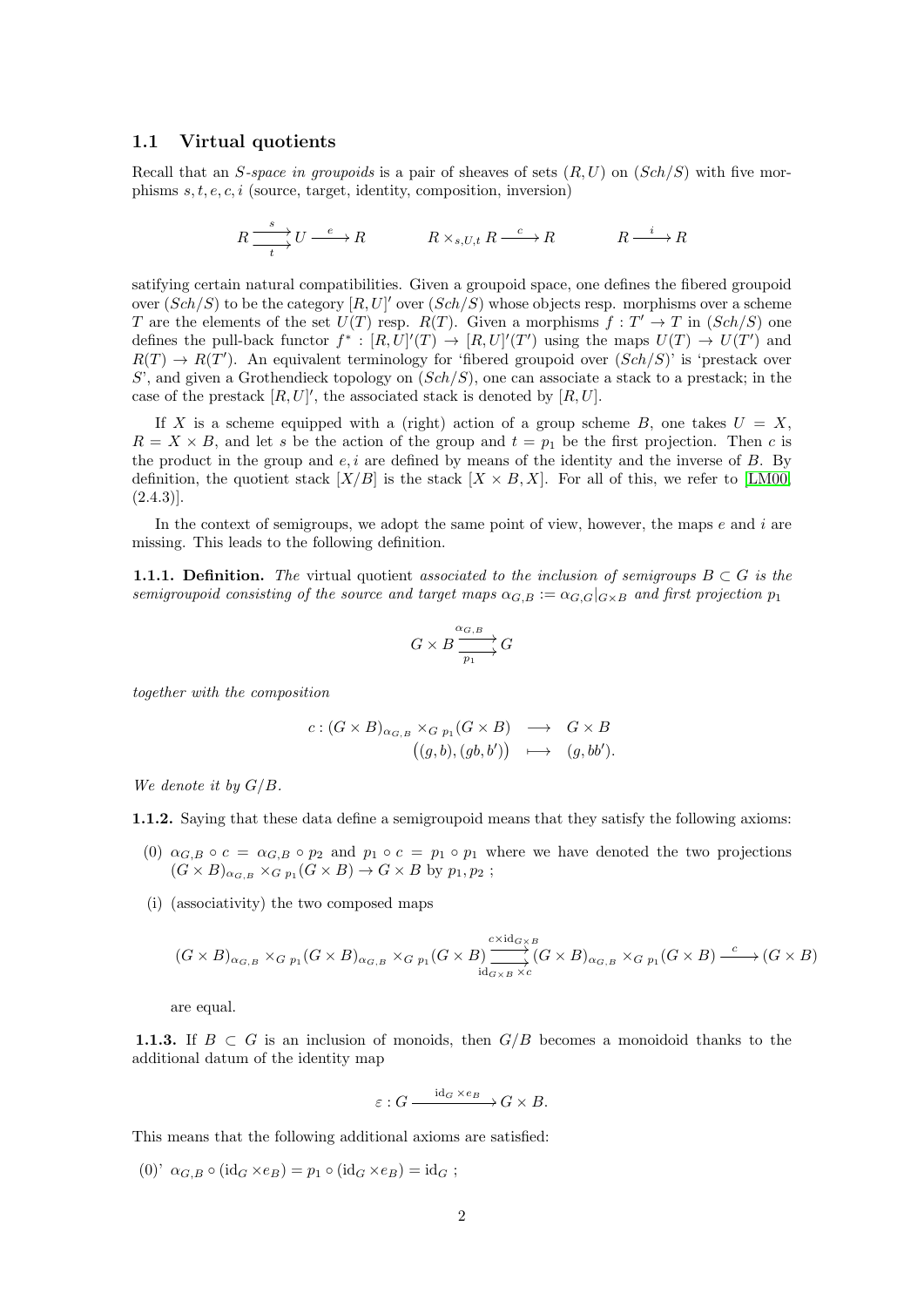(ii) (identity element) the two composed maps

$$
G \times B = (G \times B)_{\alpha_{G,B}} \times_G G = G \times_{G p_1} (G \times B) \xrightarrow{\varepsilon \times \text{id}_{G \times B}} (G \times B)_{\alpha_{G,B}} \times_{G p_1} (G \times B) \xrightarrow{c} (G \times B)
$$

are equal.

**1.1.4.** If  $B \subset G$  is an inclusion of groups, then  $G/B$  becomes a groupoid thanks to the additional datum of the inverse map

$$
i: G \times B \xrightarrow{\alpha_{G,B} \times i_B} G \times B.
$$

This means that the following additional axioms are satisfied:

- (0)"  $\alpha_{G,B} \circ (\alpha_{G,B} \times i_B) = p_1$  and  $p_1 \circ (\alpha_{G,B} \times i_B) = \alpha_{G,B}$ ;
- (iii) (inverse) the two diagrams

$$
G \times B \xrightarrow{\alpha_{G,B} \times i_B \times id_{G \times B}} (G \times B)_{\alpha_{G,B}} \times_{G p_1} (G \times B)
$$
  
\n
$$
\alpha_{G,B} \downarrow \qquad \qquad \downarrow c
$$
  
\n
$$
G \xrightarrow{\text{id}_{G \times B} \times (\alpha_{G,B} \times i_B)} G \times B
$$
  
\n
$$
G \times B \xrightarrow{\text{id}_{G \times B} \times (\alpha_{G,B} \times i_B)} (G \times B)_{\alpha_{G,B}} \times_{G p_1} (G \times B)
$$
  
\n
$$
P_1 \downarrow \qquad \qquad \downarrow c
$$
  
\n
$$
G \xrightarrow{\text{id}_{G} \times e_B} \qquad \qquad \downarrow G \times B
$$

are commutative.

## <span id="page-2-0"></span>1.2 Categories on the virtual quotient

Let  $\mathcal C$  be a category fibered over  $(Sch/S)$ .

<span id="page-2-1"></span>**1.2.1. Definition.** The (fiber of the) category C over  $G/B$  is the category  $C(G/B)$  defined by: (Obj) an object of  $\mathcal{C}(G/B)$  is a couple  $(\mathcal{F}, \phi_B)$  where  $\mathcal F$  is an object of  $\mathcal{C}(G)$  and

$$
\phi_B: p_1^* \mathcal{F} \longrightarrow \alpha_{G,B}^* \mathcal{F}
$$

is a morphism in  $C(G \times B)$  satisfying the following cocycle condition: considering the maps

$$
G\times B\times B\longrightarrow G
$$

$$
p_1 = p_1 \circ (\text{id}_G \times \alpha_{B,B}) = p_1 \circ p_{12}
$$

$$
q := \alpha_{G,B} \circ (\text{id}_G \times \alpha_{B,B}) = \alpha_{G,B} \circ (\alpha_{G,B} \times \text{id}_B)
$$

$$
r := p_1 \circ (\alpha_{G,B} \times id_B) = \alpha_{G,B} \circ p_{12}
$$

the diagram in  $\mathcal{C}(G \times B \times B)$ 



is commutative ;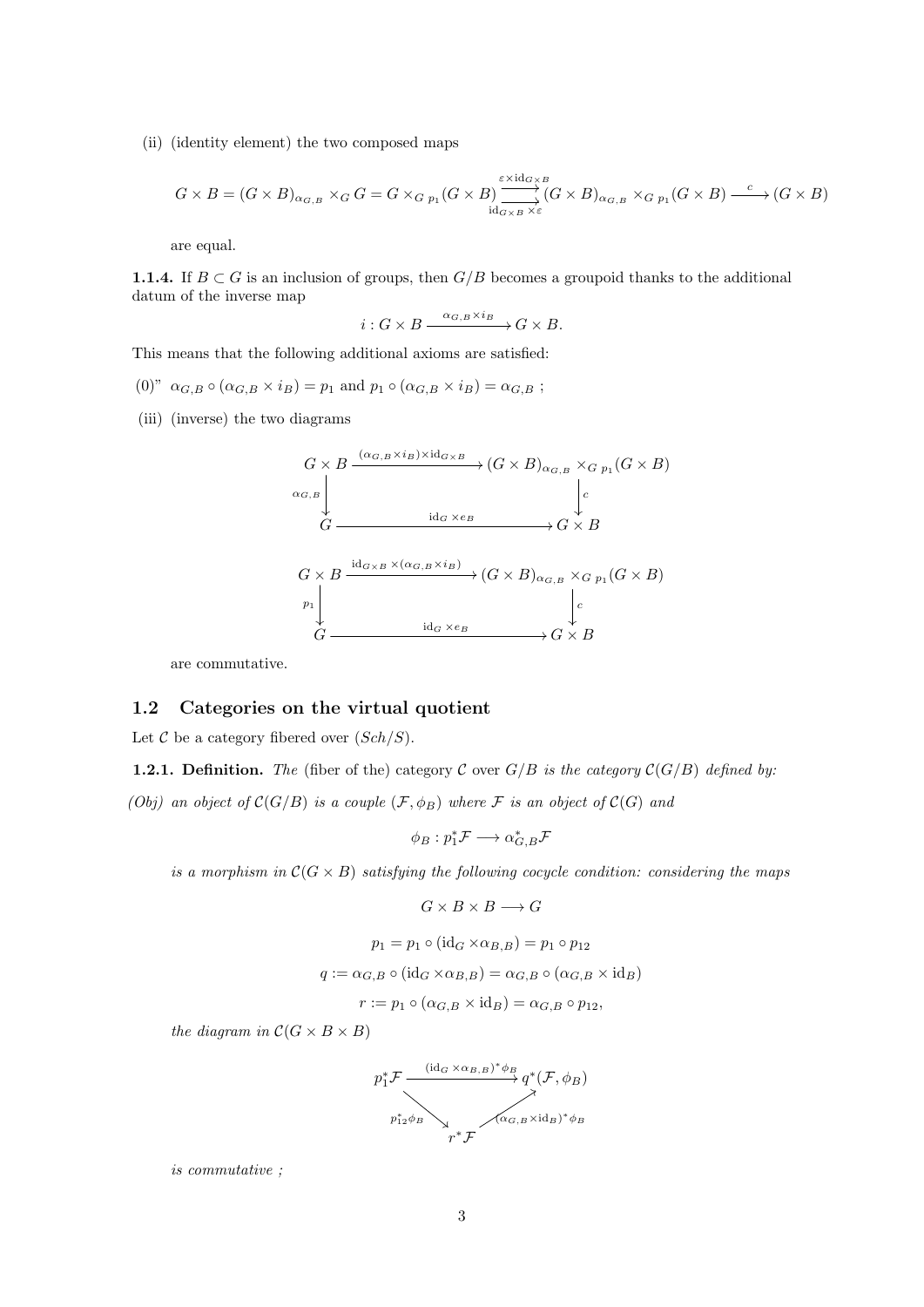(Hom) a morphism  $(\mathcal{F}^1, \phi_B^1) \to (\mathcal{F}^2, \phi_B^2)$  in  $\mathcal{C}(G/B)$  is a morphism  $\varphi : \mathcal{F}^1 \to \mathcal{F}^2$  in  $\mathcal{C}(G)$  such that the diagram in  $C(G \times B)$ 

$$
\begin{array}{ccc}\np_1^* \mathcal{F}^1 & \xrightarrow{p_1^* \varphi} & p_1^* \mathcal{F}^2 \\
\phi_B^1 & & \downarrow \\
\alpha_{G,B}^* \mathcal{F}^1 & \xrightarrow{\alpha_{G,B}^* \varphi} & \downarrow \\
\alpha_{G,B}^* \mathcal{F}^1 & \xrightarrow{\alpha_{G,B}^* \varphi} & \alpha_{G,B}^* \mathcal{F}^2\n\end{array}
$$

is commutative.

<span id="page-3-1"></span>**1.2.2.** If  $B \subset G$  is an inclusion of monoids, then an object of  $\mathcal{C}(G/B)$  is a couple  $(\mathcal{F}, \phi_B)$  as in [1.2.1](#page-2-1) which is required to satisfy the additional condition that the morphism in  $\mathcal{C}(G)$ 

$$
\varepsilon^*(\phi_B) := (\mathrm{id}_G \times e_B)^* \phi_B : \mathcal{F} \longrightarrow \mathcal{F}
$$

is equal to the identity. Homomorphisms in  $\mathcal{C}(G/B)$  remain the same as in the case of semigroups.

<span id="page-3-2"></span>**1.2.3.** If  $B \subset G$  is an inclusion of groups, then given an object  $(\mathcal{F}, \phi_B)$  of  $\mathcal{C}(G/B)$  as in [1.2.2,](#page-3-1) the morphism  $\phi_B$  in  $\mathcal{C}(G \times B)$  is automatically an isomorphism, whose inverse is equal to  $i^*(\phi_B) :=$  $(\alpha_{G,B} \times i_B)^*(\phi_B)$ . The category  $\mathcal{C}(G/B)$  coincides therefore with the category attached to the underlying inclusion of monoids.

### <span id="page-3-0"></span>1.3 Equivariant categories on the virtual quotient

1.3.1. By taking the direct product  $\mathrm{id}_G \times \bullet$  of all the maps appearing in the definition [1.1.1](#page-1-1) of the semigroupoid  $G/B$ , we get a semigroupoid  $G \times G/B$ , whose source and target maps are

$$
(G\times G)\times B\frac{\stackrel{\alpha_{G\times G,B}}{\longrightarrow}G\times G.
$$

Then given C we define the category  $\mathcal{C}(G \times G/B)$  exactly as we defined the category  $\mathcal{C}(G/B)$ , but now using the semigroupoid  $G \times G/B$  instead of  $G/B$ . Applying once more id $_G \times \bullet$ , we also get the semigroupoid  $G \times G \times G/B$  with source and target maps

$$
(G \times G \times G) \times B \xrightarrow[p_1]{\alpha_{G \times G \times G,B}} G \times G \times G,
$$

and then the category  $\mathcal{C}(G \times G \times G/B)$ .

**1.3.2.** A morphism  $f: G \times G \rightarrow G$  is *B*-equivariant if the diagram

$$
(G \times G) \times B \xrightarrow{f \times id_B} G \times B
$$
  
\n
$$
\alpha_{G \times G,B} \downarrow \qquad \qquad \downarrow \alpha_{G,B}
$$
  
\n
$$
G \times G \xrightarrow{f} G
$$

commutes. Then there is a well-defined pull-back functor

$$
f^* : \mathcal{C}(G/B) \longrightarrow \mathcal{C}(G \times G/B),
$$

given by the rules  $(\mathcal{F}, \phi_B) \mapsto (f^* \mathcal{F}, (f \times id_B)^* \phi_B)$  and  $\varphi \mapsto f^* \varphi$ . One defines similarly the B-equivariant morphisms  $f: G \times G \times G \to G \times G$  and the associated pull-back functors  $f^*$ :  $\mathcal{C}(G \times G/B) \to \mathcal{C}(G \times G \times G/B).$ 

1.3.3. With this preparation, we will now be able to define the G-equivariant version of the category  $\mathcal{C}(G/B)$ . It relies on the semigroupoid  $G\backslash G$  consisting of the source and target maps

$$
G \times G \xrightarrow[p_2]{\alpha_{G,G}} G
$$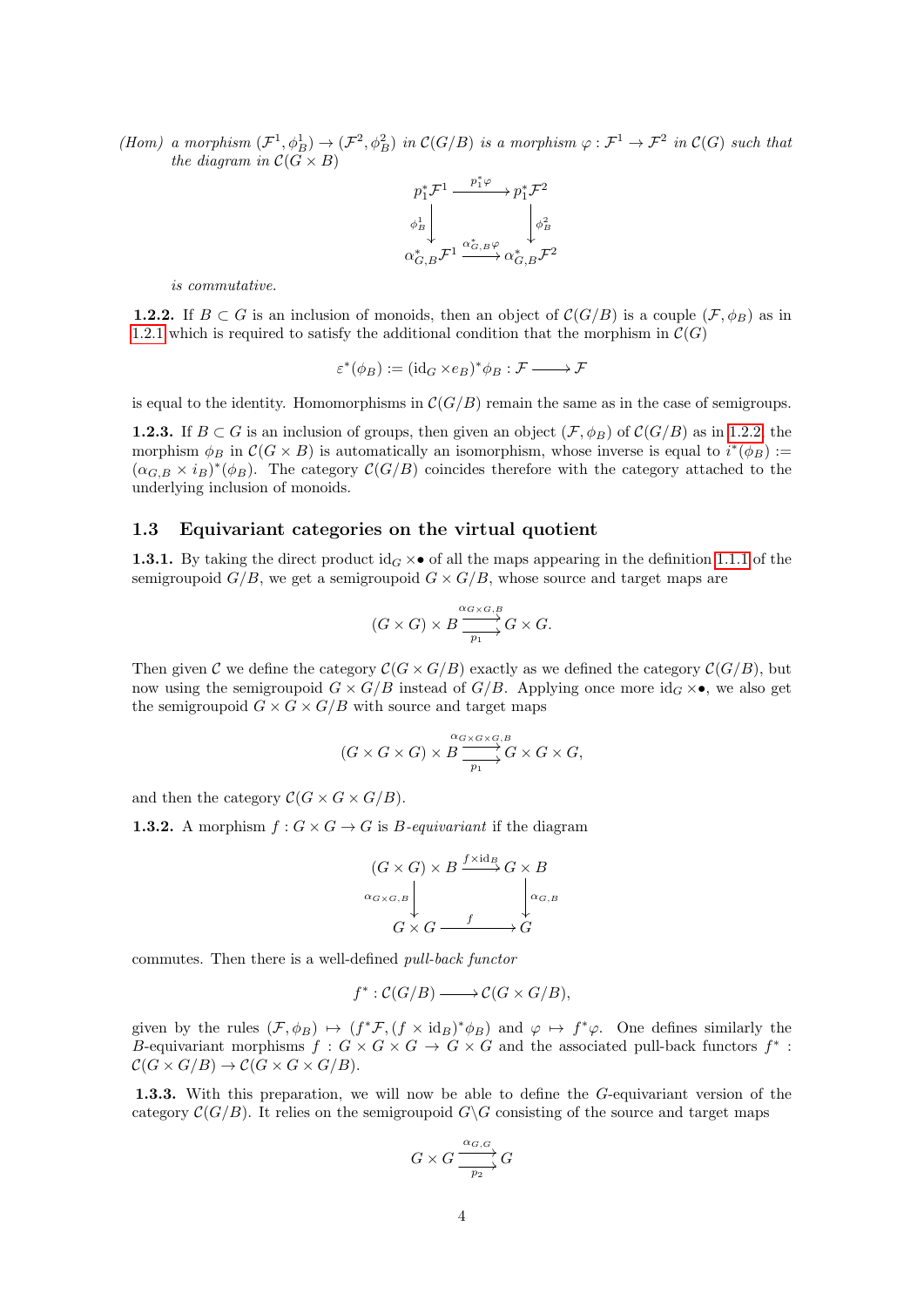together with the composition

$$
(G \times G)_{\alpha_{G,G}} \times_{G p_2}(G \times G) \longrightarrow G \times G
$$
  

$$
((g_1, g_0), (g_2, g_1g_0)) \longmapsto (g_2g_1, g_0).
$$

Note that the source and target maps  $\alpha_{G,G}$  and  $p_2$  are B-equivariant.

<span id="page-4-0"></span>**1.3.4. Definition.** The  $(G-)$ equivariant (fiber of the) category C over  $G/B$  is the category  $\mathcal{C}^G(G/B)$  defined by:

(Obj) an object of  $C^G(G/B)$  is a triple  $(\mathcal{F}, \phi_B, G\phi)$  where  $(\mathcal{F}, \phi_B)$  is an object of  $\mathcal{C}(G/B)$  and

$$
{}_{G}\phi : p_2^*(\mathcal{F}, \phi_B) \longrightarrow \alpha_{G,G}^*(\mathcal{F}, \phi_B)
$$

is an isomorphism in  $\mathcal{C}(G \times G/B)$  satisfying the following cocycle condition: considering the B-equivariant maps  $G \times G \times G \longrightarrow G$ 

$$
p_3
$$
  

$$
q := \alpha_{G,G} \circ (\alpha_{G,G} \times \mathrm{id}_G) = \alpha_{G,G} \circ (\mathrm{id}_G \times \alpha_{G,G})
$$
  

$$
r := p_2 \circ (\mathrm{id}_G \times \alpha_{G,G}) = \alpha_{G,G} \circ p_{23},
$$

and the B-equivariant maps  $\alpha_{G,G} \times id_G$ ,  $p_{23}$ ,  $id_G \times \alpha_{G,G}$  from  $G \times G \times G$  to  $G \times G$ , the diagram in  $C(G \times G \times G/B)$ 



is commutative ;

(Hom) a morphism  $(\mathcal{F}^1, \phi_B^1, \phi^1) \to (\mathcal{F}^2, \phi_B^2, \phi^2)$  in  $\mathcal{C}^G(G/B)$  is a morphism  $\varphi : (\mathcal{F}^1, \phi_B^1) \to$  $(\mathcal{F}^2, \phi_B^2)$  in  $\mathcal{C}(G/B)$  such that the diagram in  $\mathcal{C}(G \times G/B)$ 

$$
p_2^*(\mathcal{F}^1, \phi_B^1) \xrightarrow{p_2^*\varphi} p_2^*(\mathcal{F}^2, \phi_B^2)
$$
  
\n
$$
\downarrow^{G\phi^1} \downarrow^{G\phi^2}
$$
  
\n
$$
\alpha_{G,G}^*(\mathcal{F}^1, \phi_B^1) \xrightarrow{\alpha_{G,G}^*\varphi} \alpha_{G,G}^*(\mathcal{F}^2, \phi_B^2)
$$

is commutative (which by definition means that the diagram in  $\mathcal{C}(G \times G)$ )

$$
\begin{array}{ccc}\np_2^* \mathcal{F}^1 & \xrightarrow{\quad p_2^* \varphi \quad} & p_2^* \mathcal{F}^2 \\
\downarrow & & \downarrow & \\
\alpha \phi^1 & & \downarrow & \\
\alpha_{G,G}^* \mathcal{F}^1 & \xrightarrow{\alpha_{G,G}^* \varphi} & \downarrow & \\
\alpha_{G,G}^* \mathcal{F}^1 & \xrightarrow{\alpha_{G,G}^* \varphi} & \alpha_{G,G}^* \mathcal{F}^2\n\end{array}
$$

is commutative).

<span id="page-4-1"></span>**1.3.5.** If  $B \subset G$  is an inclusion of monoids, then an object of  $\mathcal{C}^G(G/B)$  is a triple  $(\mathcal{F}, \phi_B, \phi)$  as in [1.3.4,](#page-4-0) where now the object  $(\mathcal{F}, \phi_B)$  of  $\mathcal{C}(G/B)$  is as in [1.2.2,](#page-3-1) which is required to satisfy the additional condition that the morphism in  $\mathcal{C}(G)$ 

$$
(e_G\times\operatorname{id}_G)^*{}_{G}\phi:\mathcal{F}\xrightarrow{\quad} \mathcal{F}
$$

is equal to the identity. Homomorphisms in  $\mathcal{C}^G(G/B)$  remain the same as in the case of semigroups.

<span id="page-4-2"></span>**1.3.6.** As in the non-equivariant setting, cf. [1.2.3,](#page-3-2) if  $B \subset G$  is an inclusion of groups, then the category  $\mathcal{C}^G(G/B)$  coincides with the category attached to the underlying inclusion of monoids.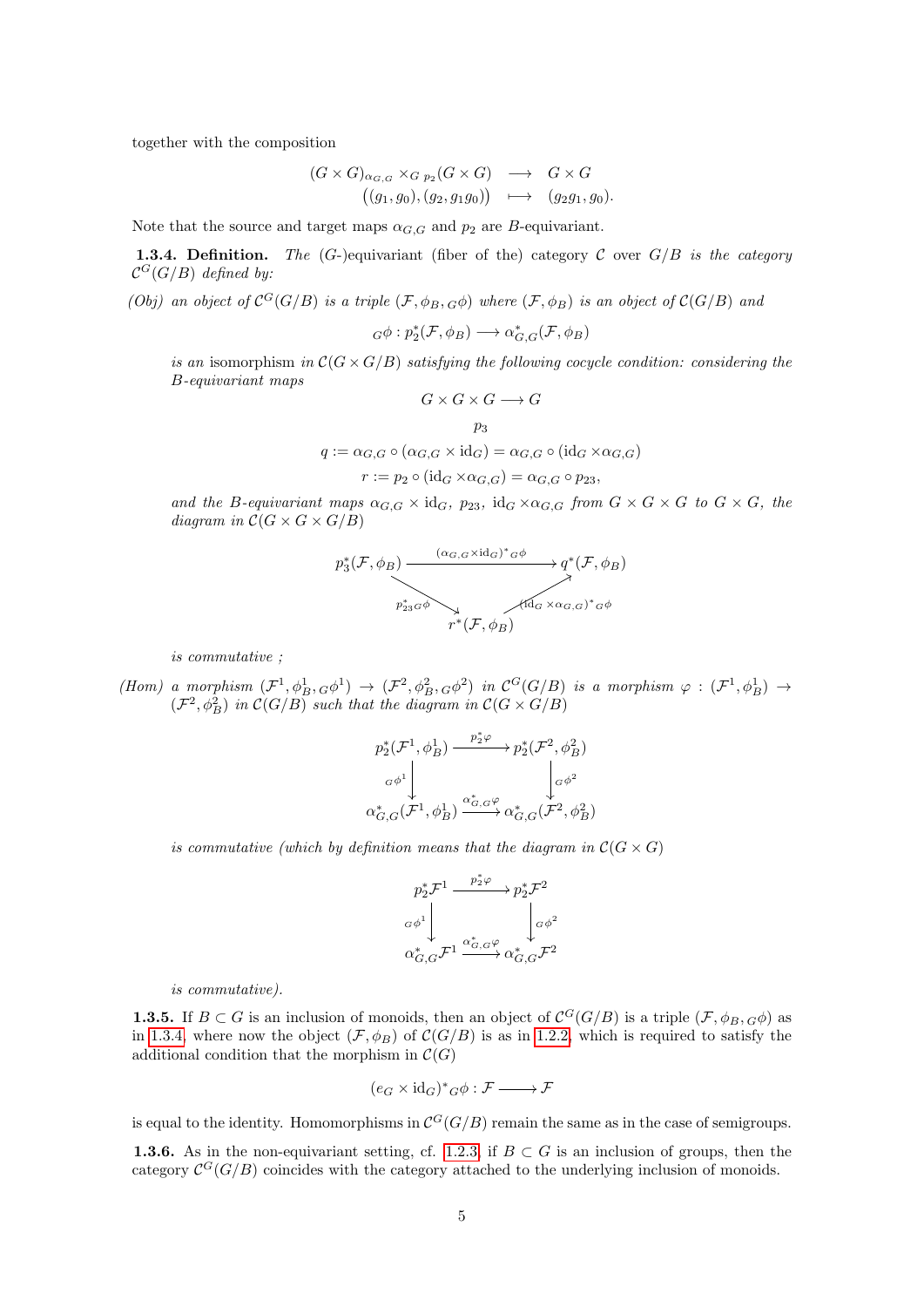## <span id="page-5-0"></span>1.4 Induction of representations

From now on, the fixed base scheme is a field  $k$  and  $\mathcal C$  is the fibered category of vector bundles.

<span id="page-5-1"></span>**1.4.1. Definition.** The category  $\text{Rep}(B)$  of right representations of the k-semigroup scheme B on finite dimensional k-vector spaces is defined as follows:

(Obj) an object of Rep(B) is a couple  $(M, \alpha_{M,B})$  where M is a finite dimensional k-vector space and

$$
\alpha_{M,B}: M \times B \longrightarrow M
$$

is a morphism of k-schemes such that

$$
\forall (m, b_1, b_2) \in M \times B \times B, \quad \alpha_{M,B}(\alpha_{M,B}(m, b_1), b_2) = \alpha_{M,B}(m, \alpha_{B,B}(b_1, b_2)).
$$

(Hom) a morphism  $(M^1, \alpha_{M^1,B}) \to (M^2, \alpha_{M^2,B})$  in Rep(B) is a k-linear map  $f : M^1 \to M^2$  such that

 $\forall (m, b) \in M^1 \times B, \quad f(\alpha_{M_1, B}(m, b)) = \alpha_{M_2, B}(f(m), b).$ 

1.4.2. We define an *induction functor* 

$$
\mathcal{I}nd_B^G : \text{Rep}(B) \longrightarrow \mathcal{C}^G(G/B)
$$

as follows. Let  $(M, \alpha_{M,B})$  be an object of Rep(B). Set  $\mathcal{F} := G \times M \in \mathcal{C}(G)$ . There are canonical identifications  $p_1^* \mathcal{F} = G \times M \times B$  and  $\alpha_{G,B}^* \mathcal{F} = G \times B \times M$  in  $\mathcal{C}(G \times B)$ . Set

$$
\begin{array}{rcl}\n\phi_B: G \times M \times B & \longrightarrow & G \times B \times M \\
(g, m, b) & \mapsto & (g, b, \alpha_{M,B}(m, b)).\n\end{array}
$$

Then  $(\mathcal{F}, \phi_B)$  is an object of  $\mathcal{C}(G/B)$ . Next, there are canonical identifications  $p_2^*\mathcal{F} = G \times G \times M$ and  $\alpha_{G,G}^* \mathcal{F} = G \times G \times M$  in  $\mathcal{C}(G \times G)$ . Set

$$
G\phi := \mathrm{id}_{G \times G \times M} \, .
$$

Then  ${}_{G}\phi$  is an isomorphism  $p_2^*(\mathcal{F}, \phi_B) \to \alpha_{G,G}^*(\mathcal{F}, \phi_B)$  in  $\mathcal{C}(G \times G/B)$ , and  $((\mathcal{F}, \phi_B), G\phi)$  is an object of  $\mathcal{C}^G(G/B)$ .

Let  $f:(M^1,\alpha_{M^1,B})\to (M^2,\alpha_{M^2,B})$  be a morphism in Rep(B). Then

$$
id_G \times f : \mathcal{F}^1 = G \times M^1 \longrightarrow \mathcal{F}^2 = G \times M^2
$$

defines a morphism  $\varphi: ((\mathcal{F}^1, \phi_B^1), G\phi^1) \to ((\mathcal{F}^2, \phi_B^2), G\phi^2)$  in  $\mathcal{C}^G(G/B)$ . These assignments are functorial.

**1.4.3. Lemma.** The functor  $\mathcal{I}nd_B^G$  is faithful. Suppose moreover that the k-semigroup scheme G has the following property:

There exists a k-point of G which belongs to all the  $G(\overline{k})$ -left cosets in  $G(\overline{k})$ , and the underlying  $k$ -scheme of  $G$  is locally of finite type.

Then the functor  $\mathcal{I}nd_B^G$  is fully faithful.

*Proof.* Faithfulness is obvious. Now let  $\varphi : \mathcal{I}nd_B^G(M^1) = G \times M^1 \to \mathcal{I}nd_B^G(M^2) = G \times M^2$ . The compatibilty of  $\varphi$  with  $G\phi^i$ ,  $i = 1, 2$ , reads as

$$
id_G \times \varphi = \alpha_{G,G}^* \varphi : G \times G \times M^1 \longrightarrow G \times G \times M^2.
$$

For  $g \in G(\overline{k})$ , denote by  $\phi_g: M_{\overline{k}}^1 \to M_{\overline{k}}^2$  the fiber of  $\varphi$  over g. Taking the fiber at  $(g', g)$  in the above equality implies that  $\varphi_g = \varphi_{g'g}$  for all  $g, g' \in G(\overline{k})$ , i.e.  $\varphi_g$  depends only on the left coset  $G(k)g$ , hence is independent of g if all the left cosets share a common point. Assuming that such a point exists and is defined over k, let  $f : M^1 \to M^2$  be the corresponding k-linear endomorphism. Then  $\varphi - \mathrm{id}_G \times f$  is a linear morphism between two vector bundles on G, which vanishes on each geometric fiber. Then it follows from Nakayama's Lemma that  $\varphi - id_G \times f = 0$  on G, at least if the latter is locally of finite type over  $k$ .  $\Box$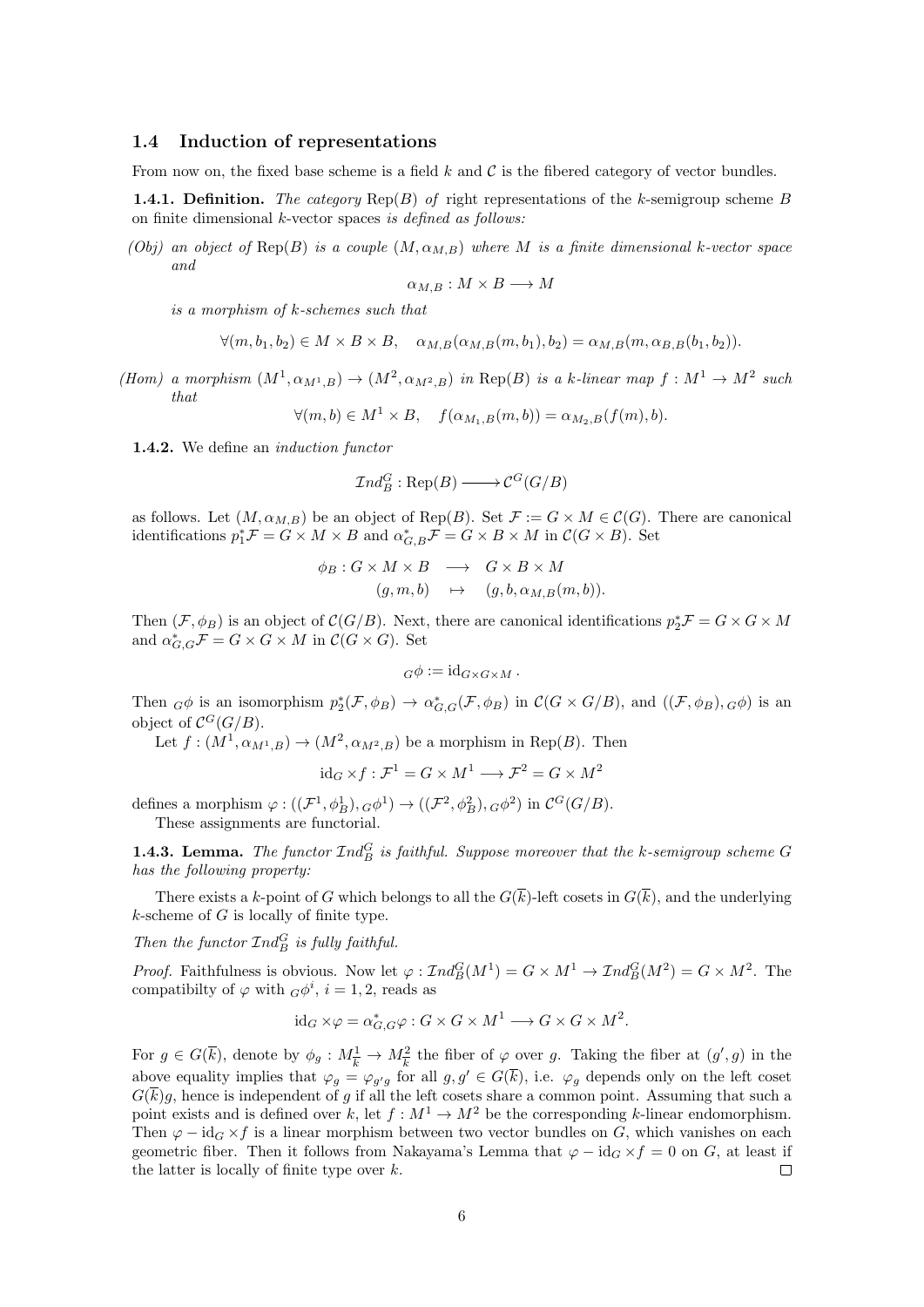**1.4.4. Definition.** When the functor  $\mathcal{I}nd_B^G$  is fully faithful, we call its essential image the category of induced vector bundles on  $G/B$ , and denote it by  $C_{Ind}^G(G/B)$ :

$$
\mathcal{I}nd_B^G : \text{Rep}(B) \longrightarrow C^G_{\mathcal{I}nd}(G/B) \subset \mathcal{C}^G(G/B).
$$

**1.4.5.** If  $B \subset G$  is an inclusion of monoids, then an object of Rep(B) is a couple  $(M, \alpha_{M,B})$  as in [1.4.1](#page-5-1) which is required to satisfy the additional condition that the  $k$ -morphism

$$
\alpha_{M,B} \circ (\mathrm{id}_M \times e_B) : M \longrightarrow M
$$

is equal to the identity. Homomorphisms in  $Rep(B)$  remain the same as in the case of semigroups.

In particular, comparing with [1.3.5,](#page-4-1) the same assignments as in the case of semigroups define an induction functor

$$
\mathcal{I}nd_B^G:\text{Rep}(B)\longrightarrow \mathcal{C}^G(G/B).
$$

Now set  $e := e_B = e_G \in B(k) \subset G(k)$ , the identity element. We define a functor fiber at e

$$
\text{Fib}_e : \mathcal{C}^G(G/B) \longrightarrow \text{Rep}(B)
$$

as follows. Let  $(\mathcal{F}, \phi_B, G\phi)$  be an object of  $\mathcal{C}^G(G/B)$ . Set  $M := \mathcal{F}|_e$ , a finite dimensional k-vector space. There are canonical identifications  $(p_1^* \mathcal{F})|_{e \times B} = M \times B$ ,  $(\alpha_{G,B}^* \mathcal{F})|_{e \times B} = (\alpha_{G,G}^* \mathcal{F})|_{B \times e} =$  $\mathcal{F}|_B$  and  $(p_2^*\mathcal{F})|_{B \times e} = B \times M$ . Set

$$
\alpha_{M,B}: M\times B\stackrel{\phi_B|_{e\times B}}{\longrightarrow} \mathcal{F}|_B\stackrel{G^{\phi}|_{B\times e}}{\sim} B\times M\stackrel{p_2}{\longrightarrow} M.
$$

Then  $(M, \alpha_{M,B})$  is an object of Rep(B).

Let  $\varphi: (\mathcal{F}^1, \phi_B^1, \phi^1) \to (\mathcal{F}^2, \phi_B^2, \phi^2)$  be a morphism in  $\mathcal{C}^G(G/B)$ . Then

$$
f = \varphi_e : \mathcal{F}^1|_e = M^1 \longrightarrow \mathcal{F}^2|_e = M^2
$$

defines a morphism  $(M^1, \alpha_{M^1,B}) \to (M^2, \alpha_{M^2,B})$  in  $\text{Rep}(B)$ .

These assignments are functorial.

<span id="page-6-1"></span>**1.4.6. Proposition.** For an inclusion of k-monoid schemes  $B \subset G$  with unit e, the functors  $\mathcal{I} nd_B^G$  and  $\mathrm{Fib}_e$  are equivalences of categories, which are quasi-inverse one to the other.

Proof. Left to the reader.

 $\Box$ 

**1.4.7.** Analogous to the property [1.3.6](#page-4-2) for equivariant vector bundles, we have that if  $B \subset G$ is an inclusion of groups, then given an object  $(M, \alpha_{M,B})$  of Rep(B), the right B-action on M defined by  $\alpha_{M,B}$  factors automatically through the k-group scheme opposite to the one of k-linear automorphisms of M, the inverse of  $\alpha_{M,B}(\bullet, b)$  being equal to  $\alpha_{M,B}(\bullet, i_B(b))$  for all  $b \in B$ . The category  $\text{Rep}(B)$  coincides therefore with the category attached to the underlying monoid of  $B$ .

In particular, we have the functors  $\mathcal{I}nd_B^G$  and  $\mathrm{Fib}_e$  attached to the underlying inclusion of monoids  $B \subset G$ , for which Proposition [1.4.6](#page-6-1) holds.

## <span id="page-6-0"></span>1.5 Grothendieck rings of equivariant vector bundles

**1.5.1.** For a k-semigroup scheme B, the category  $\text{Rep}(B)$  is abelian k-linear symmetric monoidal with unit. Hence, for an inclusion of k-semigroup schemes  $B \subset G$  such that the functor  $\mathcal{I}nd_B^G$  is fully faithful, the essential image  $\mathcal{C}_{Ind}^G(G/B)$  has the same structure. In particular, it is an abelian category whose Grothendieck group  $K_{Ind}^G(G/B)$  is a commutative ring, which is isomorphic to the ring  $R(B)$  of right representations of the k-semigroup scheme B on finite dimensional k-vector spaces:

$$
\mathcal{I}nd_B^G: R(B) \xrightarrow{\sim} K_{\mathcal{I}nd}^G(G/B).
$$